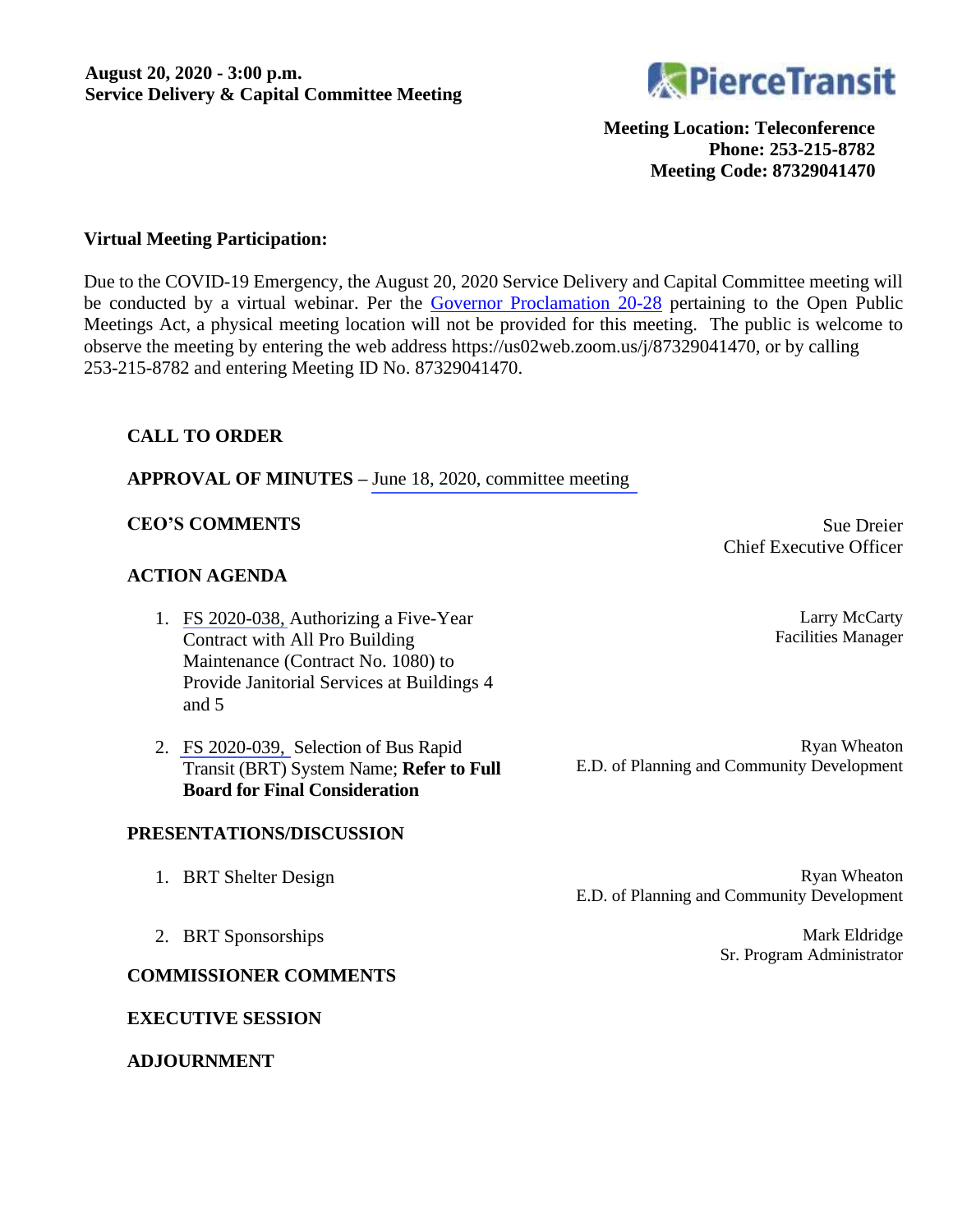# <span id="page-1-0"></span>**PIERCE TRANSIT SERVICE DELIVERY & CAPITAL COMMITTEE MEETING 3720 96th STREET SW, LAKEWOOD, WA RAINIER CONFERENCE ROOM**

#### **June 18, 2020**

# **MINUTES**

# **CALL TO ORDER**

Chair Campbell called the meeting to order at 3:02 p.m.

# **ATTENDANCE**

Service Delivery & Capital Committee members present:

Marty Campbell, Pierce County Council, Chair of SDCC Nancy Henderson, Town of Steilacoom Councilmember, Vice Chair of SDCC (*representing Auburn/Gig Harbor/Fircrest/Pacific/Ruston/Steilacoom*) Robin Farris, Puyallup City Councilmember Kent Keel, City of University Place Councilmember Don Green, CTAG Non-voting Member

Staff present:

Sue Dreier, Chief Executive Officer Deanne Jacobson, Clerk of the Board

#### **WELCOME COMMENTS**

Chair Campbell welcomed CTAG non-voting member Don Green and thanked him for volunteering to serve on the committee.

#### **APPROVAL OF MINUTES**

Commissioners Henderson and Farris **moved** and seconded to approve the February 20, 2020 meeting minutes as presented.

Motion **carried**, 4-0.

**CEO COMMENTS** – No comments were provided.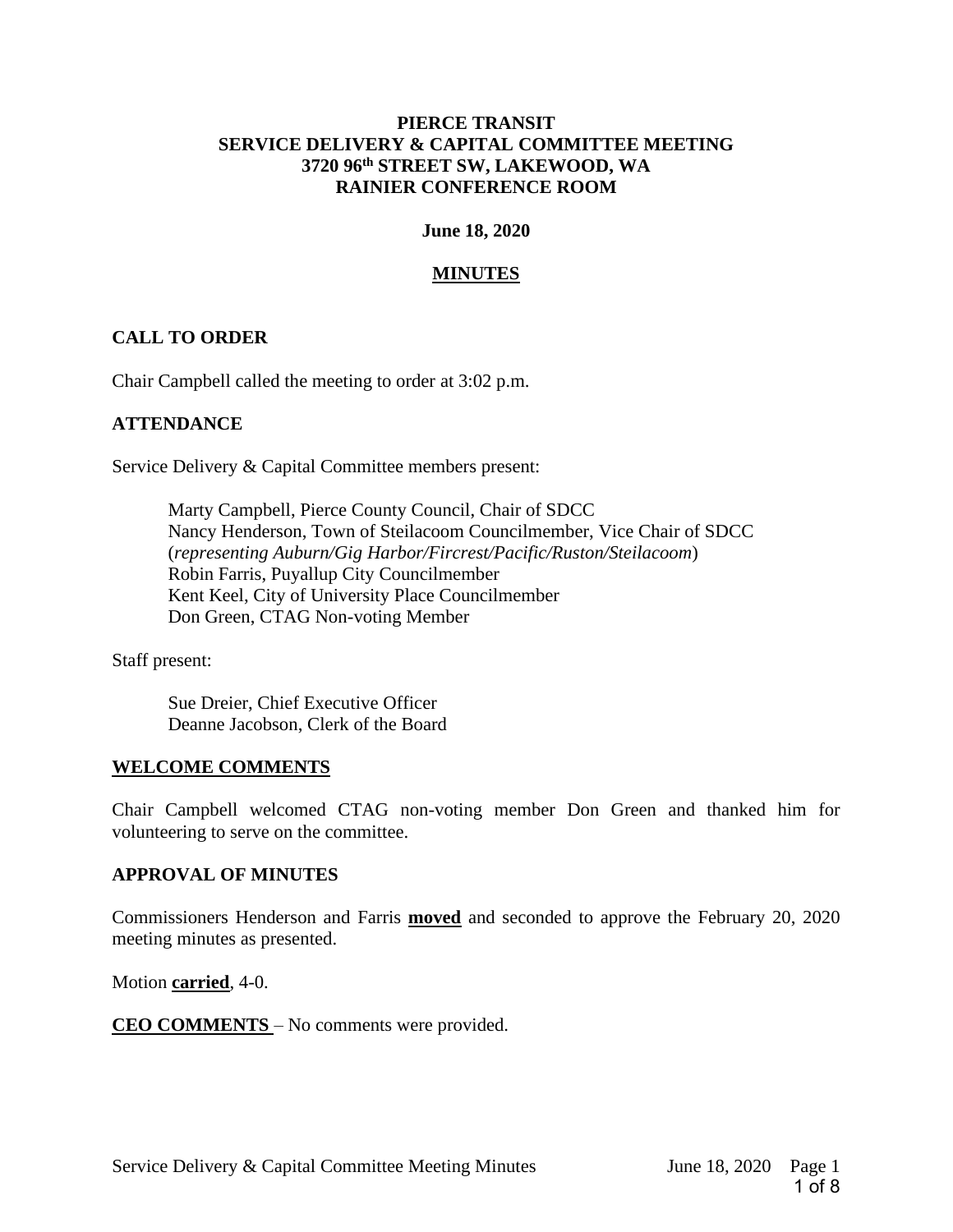# **ACTION AGENDA**

# **1. Election of Chair and Vice Chair**

#### **Election of Chair**

Commissioner Farris nominated Commissioner Campbell to serve as the Chair of the committee. There were no other nominations received.

Commissioners Farris and Henderson **moved** and seconded to close nominations.

Motion **carried**, 4-0, and Commissioner Campbell was nominated to serve as Chair.

#### **Election of Vice Chair**

Commissioner Keel nominated Commissioner Henderson to serve as Vice Chair of the committee. There were no other nominations received.

Commissioner Farris and Keel **moved** and seconded to close nominations.

Motion **carried**, 4-0, and Commissioner Henderson was nominated to serve as Vice Chair.

# **2. FS 2020-031, Authorize the Chief Executive Officer to Enter into and Execute a Multi-Year Contract with Electronic Data Magnetics, Inc., for a Not to Exceed Amount of \$330,800.00**

Assistant Community Development Manager Brenda Davis presented on the item. She gave a brief overview of the fare media that is offered for Pierce Transit service and recapped the procurement process.

Commissioners Keel and Henderson **moved** and seconded to authorize the Chief Executive Officer to enter into and execute a multi-year contract with Electronic Data Magnetics, Inc., in a not to exceed amount of \$330,800.00.

Motion **carried**, 4-0.

# **DISCUSSION/UPDATE**

# **1. Review of Service Reduction Proposal due to Impacts of COVID-19**

Senior Planner of Scheduling Lindsey Sehmel presented on the item and provided an overview on how the Agency arrived at the service reduction scenario. She reviewed the ridership statistics from pre-COVID-19 and recapped the service cuts that were made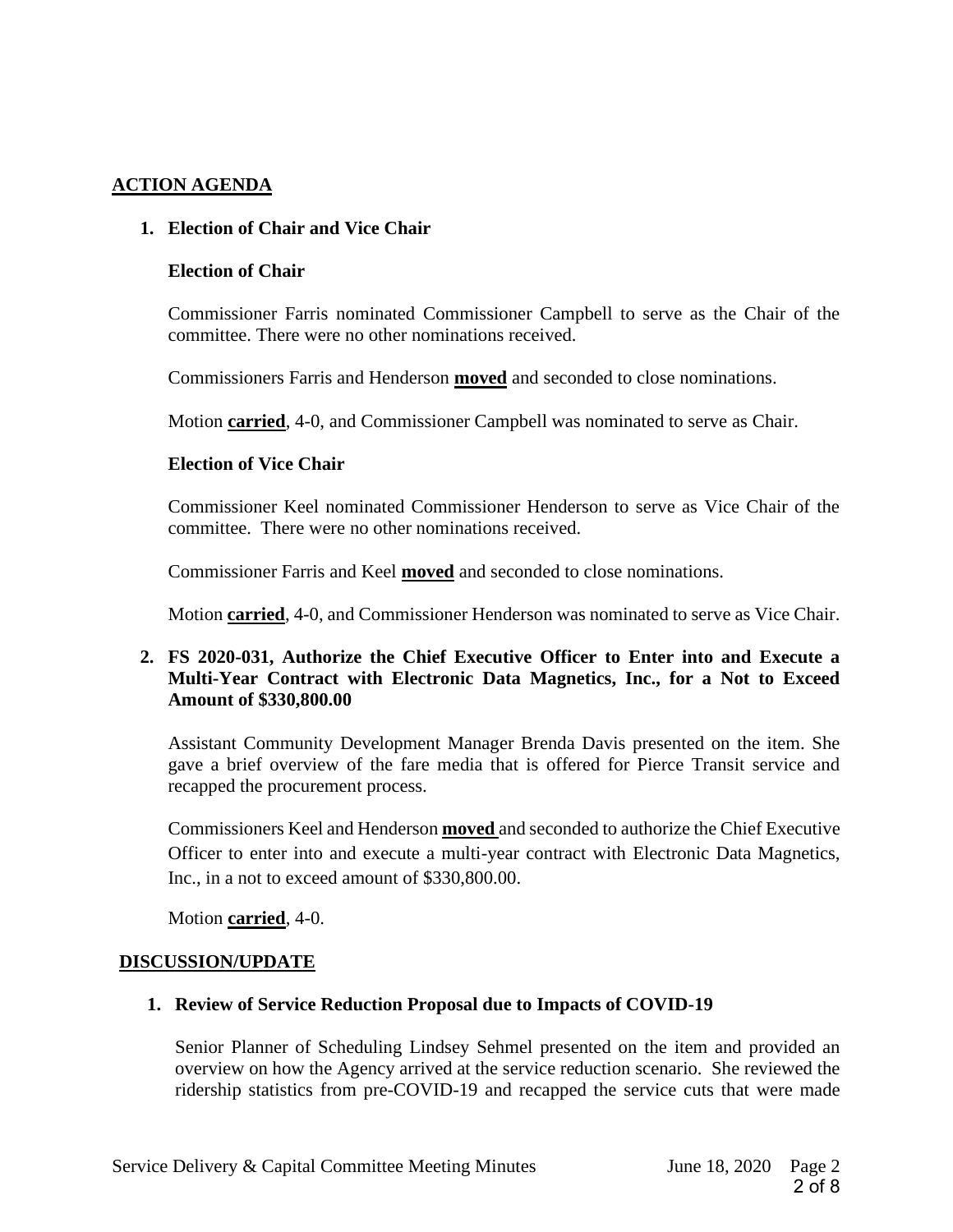earlier in the year during the months of March and April 2020 as well as the current service package that went into effect May 24, 2020.

Ms. Sehmel reviewed the 10 percent service reduction plan that I recommended for the September 2020 service change and noted that the proposed model does not include social distancing measures.

Ms. Sehmel detailed the analysis process staff used to determine the proposed service recommendation.

Ms. Sehmel responded to questions pertaining to feedback received from the community about the service cuts that have already occurred due to COVID-19, noting that the Agency has not heard any complaints, but service levels are down.

# **2. Base Master Plan Update for Phase 2 of the Plan**

Senior Construction Project Manager Doug Dickinson presented on the item and provided the following concerning the Base Master Plan improvements:

- Project overview
- Goals of the project
- Overview of the base properties and their utilization/capabilities

Mr. Dickinson advised the committee of the projects/improvements that will come before the full Board at the July 13, 2020 Board Meeting. The improvements consist of the following:

- BMP Package 1 work includes expanding Building 5 parking lot and demolishing unused buildings on the West Base area.
- BMP Package 2 work includes civil work to prepare for construction of a new Fuel and Wash Building and SHUTTLE and relief vehicle parking behind Building 4, constructing new staff ADA parking next to Building 4 and other miscellaneous work to prepare for future phases.

Mr. Dickinson noted that future projects include whether to tear down or remodel Building 7.

Executive Director of Finance Brett Freshwaters discussed the funding of the projects and he further discussed the options for tearing down Building 7 versus the costs of improvements for bringing the building up to current standards, which would be possibly considered two to three years out.

# **COMMISSIONER COMMENTS**

No comments.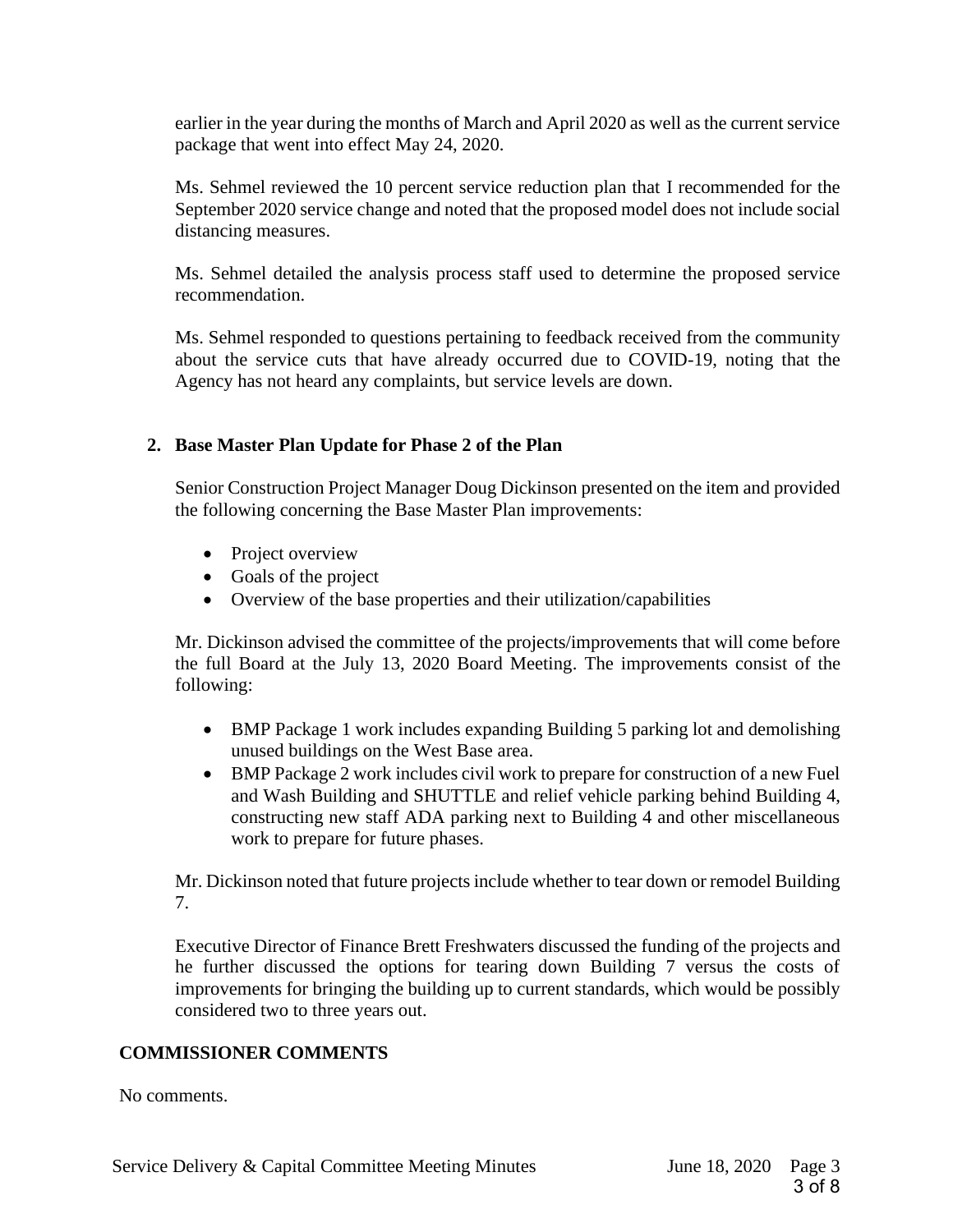# **EXECUTIVE SESSION**

None.

# **ADJOURNMENT**

There being no further business, the meeting was adjourned at 4:41 p.m.

Deanne Jacobson Marty Campbell, Chair Clerk of the Board Service Delivery & Capital Committee

 $\frac{1}{2}$  , the state of the state of the state of the state of the state of the state of the state of the state of the state of the state of the state of the state of the state of the state of the state of the state of t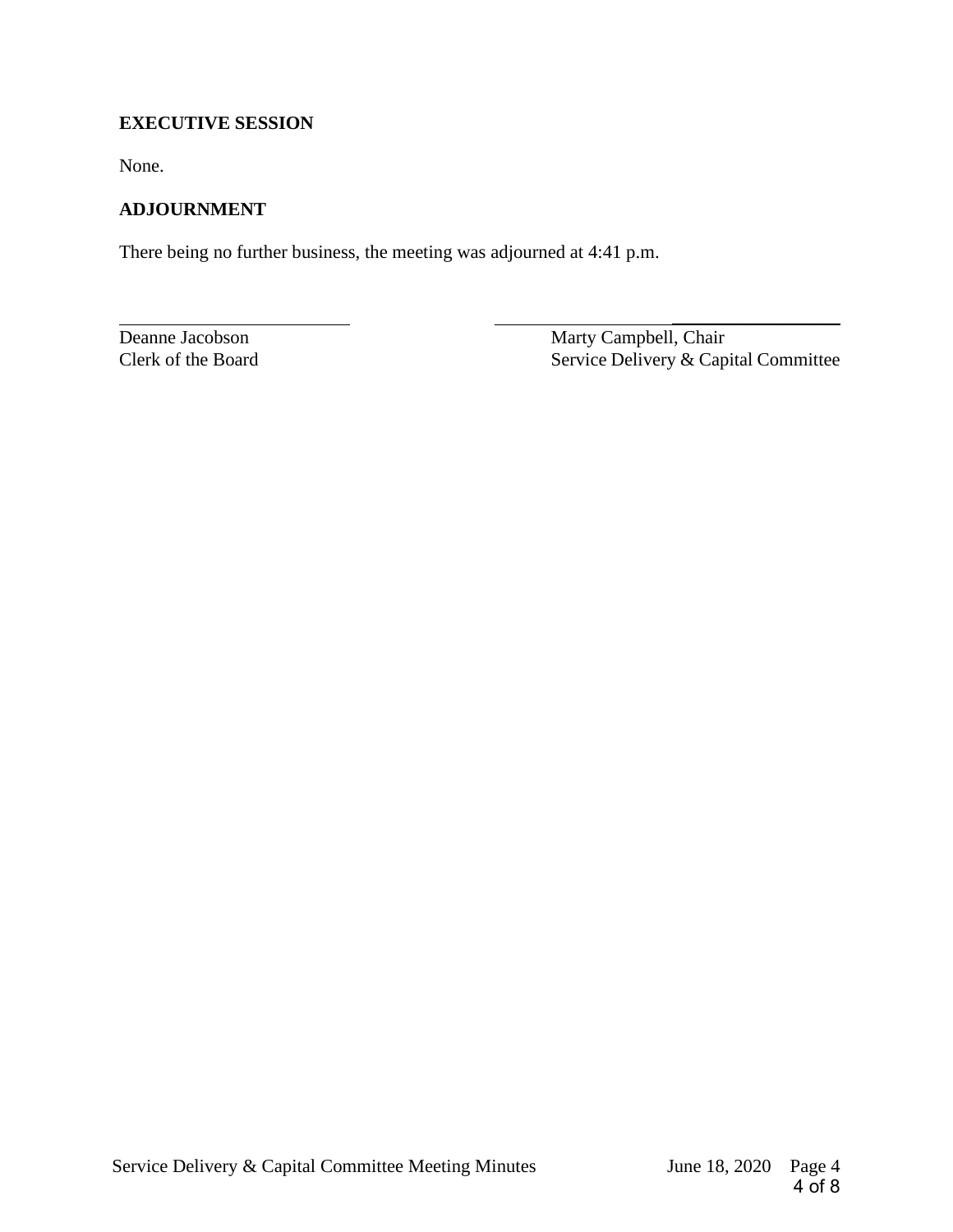<span id="page-5-0"></span>

<span id="page-5-1"></span>

| TITLE: Authorize the Execution of a Five-Year<br>Contract with All Pro Building Maintenance (Contract No.<br>1080) to Provide Janitorial Services at Buildings 4 and | DIVISION: Maintenance<br>SUBMITTED BY: Larry McCarty, Facilities Maintenance                                                                                                                                                                                                                                                                 |
|----------------------------------------------------------------------------------------------------------------------------------------------------------------------|----------------------------------------------------------------------------------------------------------------------------------------------------------------------------------------------------------------------------------------------------------------------------------------------------------------------------------------------|
| <b>Building 5</b>                                                                                                                                                    | Manager                                                                                                                                                                                                                                                                                                                                      |
| <b>RELATED ACTION:</b><br>N/A                                                                                                                                        |                                                                                                                                                                                                                                                                                                                                              |
| N/A<br>ATTACHMENTS:                                                                                                                                                  | <b>RELATION TO STRATEGIC PLAN: Employee</b>                                                                                                                                                                                                                                                                                                  |
| <b>BUDGET INFORMATION</b>                                                                                                                                            |                                                                                                                                                                                                                                                                                                                                              |
| Is it Budgeted? $\boxtimes$ Yes / $\Box$ No                                                                                                                          | Project Name or Number: N/A                                                                                                                                                                                                                                                                                                                  |
| ⊠Operating Budget                                                                                                                                                    | $\Box$ Capital Budget                                                                                                                                                                                                                                                                                                                        |
| <b>FUNDING SOURCE:</b>                                                                                                                                               | <b>EXPLANATION:</b>                                                                                                                                                                                                                                                                                                                          |
| Local Amount<br>\$913,808.29                                                                                                                                         | The proposed budget is for a 5-year contract for                                                                                                                                                                                                                                                                                             |
| <b>Grant/Other Amounts</b><br>\$0                                                                                                                                    | janitorial services at Buildings 4 and 5 at Pierce<br>Transit beginning October 1, 2020. Over the five                                                                                                                                                                                                                                       |
| <b>Total Expenditure</b><br>\$913,808.29                                                                                                                             | years of the proposed agreement, the Agency would<br>expend approximately \$913,808.29. Services<br>provided are basic daily cleaning, annual window<br>cleaning, carpet cleaning, and additional COVID-19<br>disinfection. The additional disinfection for COVID-19<br>could be reduced at such a time it is deemed safe to<br>discontinue. |

# [BACKGROUND:](#page-5-1)

Staff requests authority to execute Contract No 1080 with All Pro Building Maintenance for Janitorial Services for buildings 4 and 5. Services provided are basic daily cleaning, annual window cleaning, carpet cleaning, and additional COVID-19 disinfection. The additional disinfection for COVID-19 could be reduced at such a time it is deemed safe to discontinue.

Through the competitive bid process, four (4) bid proposals were received. All Pro was determined to be the lowest responsible bidder and staff determined that All Pro meets the needs of Pierce Transit. In each category of service, 4% was added each year to accommodate for negotiated hourly rate increases for potential increases in prevailing wage rates. The first year basic daily service in both buildings, excluding additional and optional services, is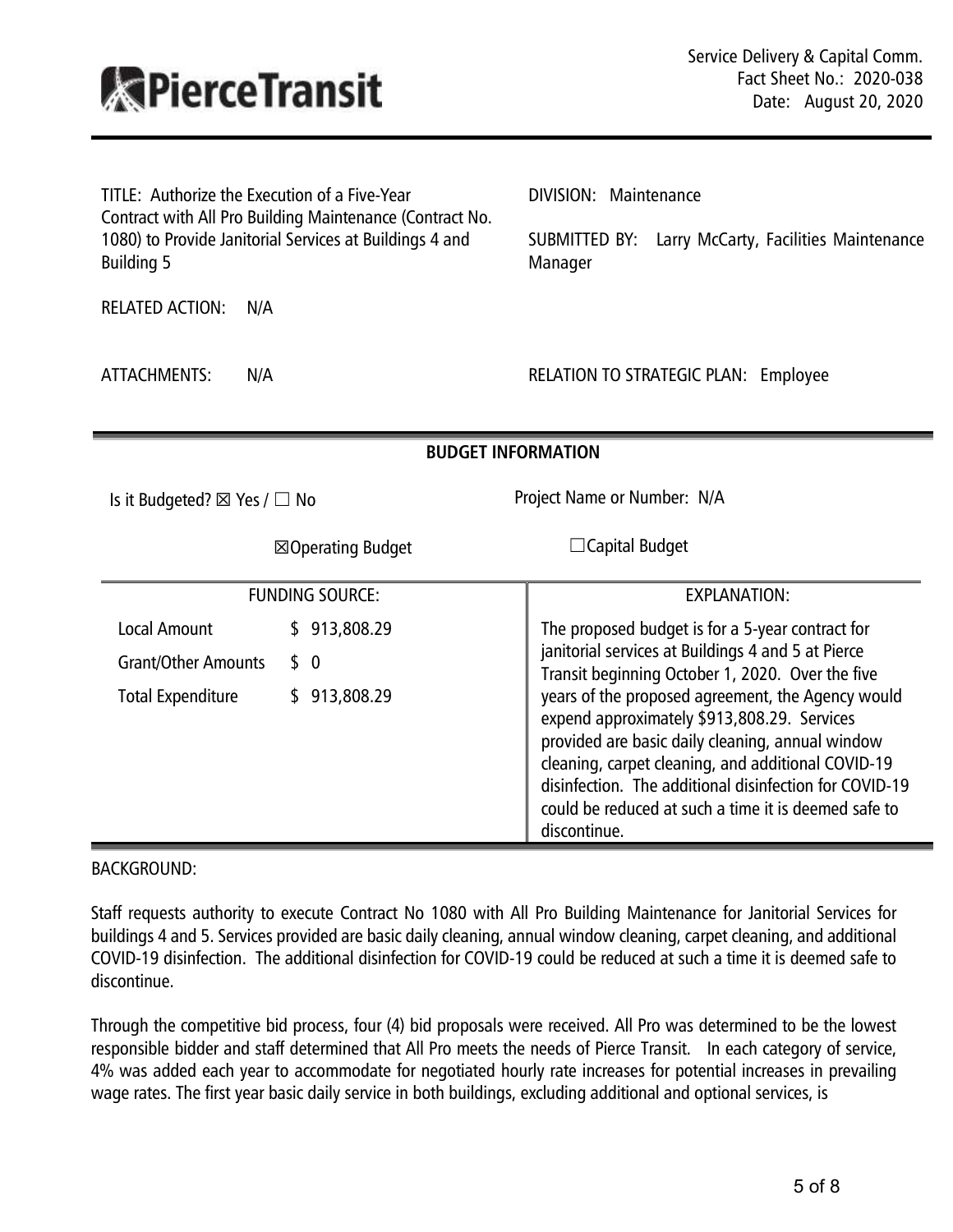FACT SHEET PAGE 2

\$124,255.48. The first year of the contract, inclusive of all additional and optional services, is estimated for \$168,324.28, the second contract year is estimated \$175,087.24, the third contract year is estimated \$182,059.52, the fourth year is estimated \$189,341.88, and the fifth year is estimated \$196,915.37.

Additional cleaning and disinfection for COVID-19 response represents 20% of the total of the contract estimated amount. The rate for this service is \$31.99/hour. This is an estimated amount as we have not yet negotiated the level of service with the new contractor for additional covid-19 cleaning services. We will do a contract amendment for a short term to add in the additional service. At a time when authorities deem it safe to do so, the additional cleaning and disinfection for COVID-19 could be discontinued reducing the total expenditure.

Optional service for carpet cleaning is estimated to require 80 hours of service. (40 hours per year in each building) The rate for this service is \$34.99/hour. Interior window washing services at \$2000.00 per occurrence in each building. Exterior window washing services at \$2000.00 in each building.

# [STAFF RECOMMENDATION:](#page-5-1)

 Authorize the Chief Executive Officer to enter into and execute Contract No. 1080 with All Pro Building Maintenance to provide janitorial services in Buildings 4 and 5 for up to five years in an amount not to exceed \$914,000.00.

# [ALTERNATIVES:](#page-5-1)

The alternative would be to reject all bids or select an alternate bidder. This would not be recommended as staff is recommending the firm that most closely meets the standards of Pierce Transit and the best price as published in the invitation to bid document.

# [PROPOSED MOTION:](#page-5-1)

Authorize the Chief Executive Officer to issue and incrementally amend Contract No. 1080 with All Pro Building Maintenance to provide janitorial services in buildings 4 and 5 for up to five years for an amount not to exceed \$914,000.00.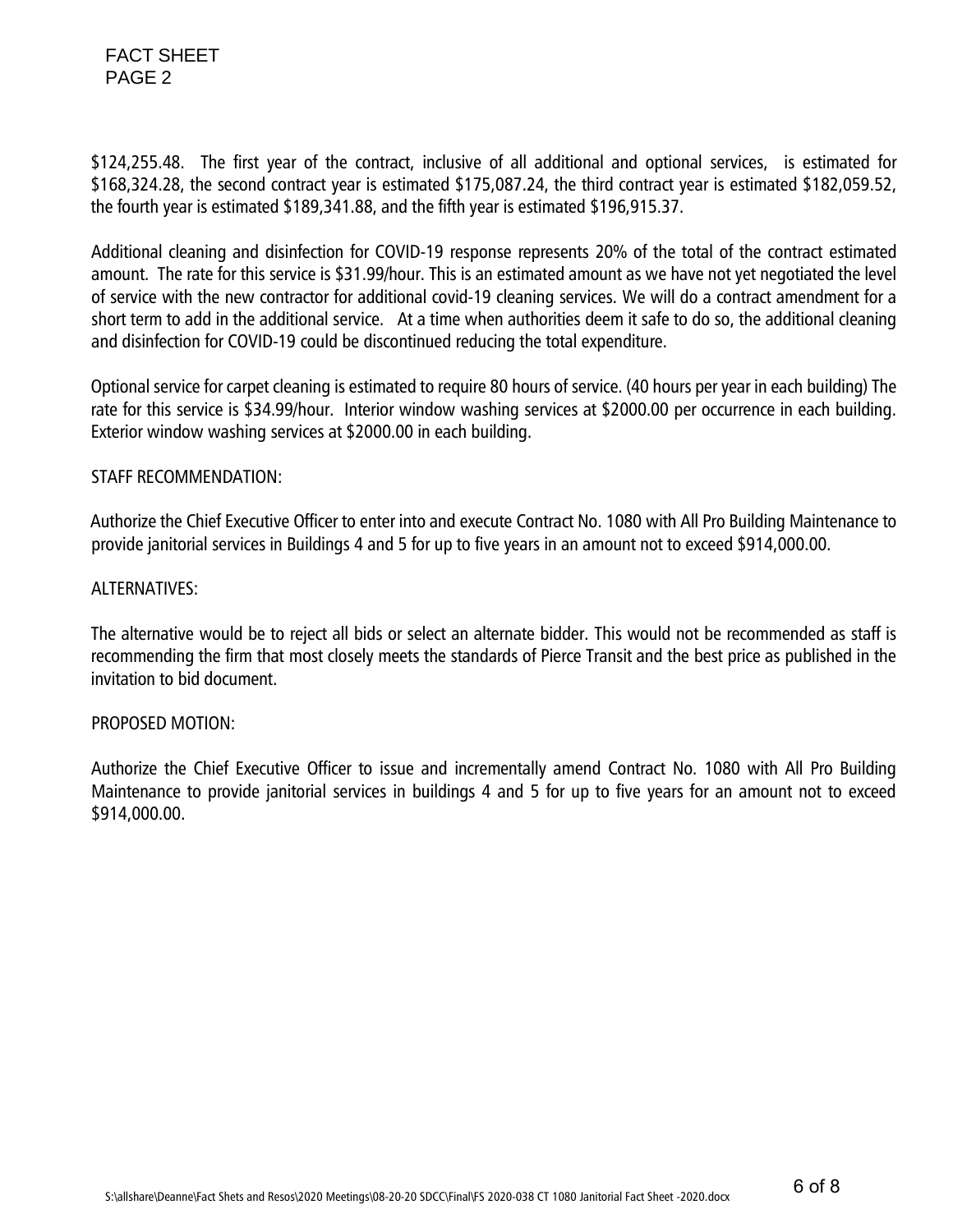<span id="page-7-0"></span>

<span id="page-7-1"></span>

| TITLE: Selection of Bus Rapid Transit (BRT) System Name | DIVISION: Planning & Community Development                                              |
|---------------------------------------------------------|-----------------------------------------------------------------------------------------|
| <b>RELATED ACTION: N/A</b>                              | SUBMITTED BY: Ryan Wheaton, Executive Director of<br>Planning and Community Development |
| ATTACHMENTS:<br>N/A                                     | <b>RELATION TO STRATEGIC PLAN: Customer</b>                                             |
|                                                         | <b>BUDGET INFORMATION: N/A</b>                                                          |
|                                                         |                                                                                         |

# [BACKGROUND:](#page-7-1)

In 2019, Pierce Transit's Board of Commissioners selected a locally preferred alternative for the Agency's initial Bus Rapid Transit (BRT) line. Once that selection of lane treatment, termini, and alignment was made, staff shifted from the planning phase to the design phase. As part of that work, hallmarks such as station design, bus configuration, and system branding have been scheduled for completion following the selection of a BRT system name.

Pierce Transit's long-range plan established the roadmap for a BRT system made up of five future BRT lines (i.e., Route 1, Route 2, Route3, Route 4, and Route 402). The BRT system name will cover all five lines, with each line having a unique identifier within the system.

BRT system naming work began in October 2019, when Pierce Transit staff started a naming and branding process with marketing firm Green Rubino. Twenty-six, 30-minute interviews were conducted with key stakeholders (e.g., Board of Commissioners, BRT branding team, Senior leadership, key staff members, and external stakeholders) to highlight elements of importance to people in Pierce County. Following deliberation of interview findings, an initial list of 12 names was placed under consideration.

Staff ultimately moved five names through legal review, which included a look at copyright issues. After further deliberation, key Pierce Transit stakeholder groups were surveyed for their favorite from three contenders. Those groups were CTAG, BRT Technical Advisory Committee, BRT Stakeholder Communication Group, BRT Maintenance and Operations Advisory Committee, and Pierce Transit staff.

Following the results of the stakeholder survey, two names are presented to you for consideration.

- 1. Streamline more efficient and faster; built for better movement
- 2. The Peak best in class, an important landmark in the South Sound

# [STAFF RECOMMENDATION:](#page-7-1)

Staff recommends a BRT system name to be voted on at the September 14, 2020, Board of Commissioners meeting from the two options presented above, which have both completed a thorough vetting process.